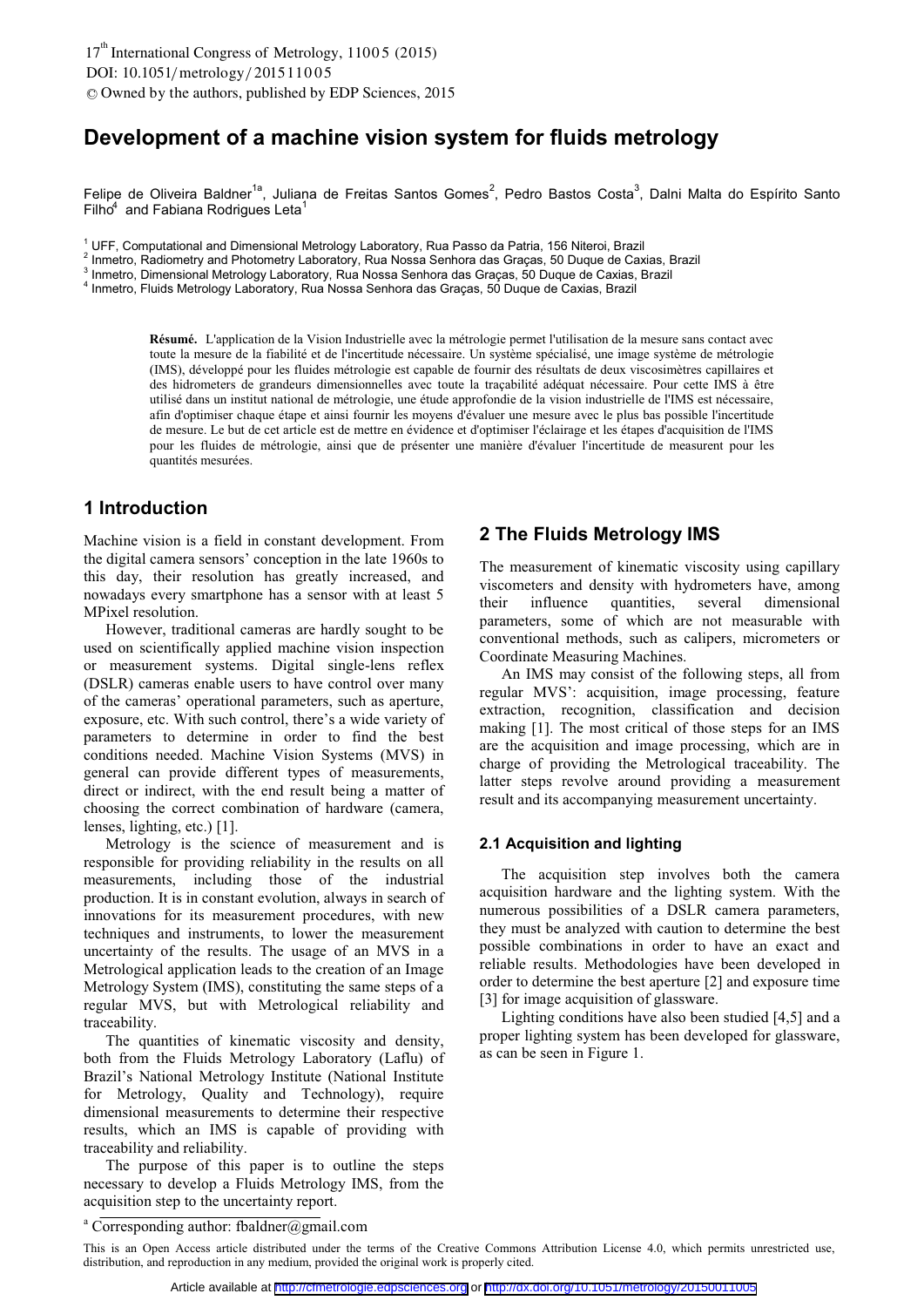

**Figure 1.** Schematic for the Fluids Metrology IMS.

#### **2.2 Image processing**

The image processing step consists on manipulating the acquired image in order to separate the mensurand from everything else in the image (which is considered background). This is done first by image segmentation which, using Otsu's algorithm [6], will provide a binary image in which every pixel with the value 0 is background and every pixel with the value 1 is the mensurand.

 However, after segmenting the image, the mensurand will not appear ready to be measured. For example, the inside of the mensurand may appear "hollow" or even areas in the image which had higher light intensities may be mistaken for the mensurand by the algorithm. The processing step ensures that the image to be measured contains only the mensurand with pixel values of 1. Figure 2 shows both cases and the result of processing.



**Figure 2.** Result of the segmentation step (left) and result of processing step (right).

### **2.3 Measurement**

After the image has been processed, the object is ready to be measured. Considering an image *I* with *H* lines and *L* columns in which the mensurand is centered in it, its diameter *d(i)* is given by summing, for each line *i*, the pixels of said line. Since pixels will either have a value of 1 (object) or 0 (background), *d(i)* will, therefore, be the measurement of object's diameter, as can be seen in Figure 3 and equation (1).



**Figure 3.** The image dimensions and the object's diameter.

$$
d(i) = \sum_{j=1}^{H} I(i, j)
$$
 (1)

This measurement, however, is given in pixels and thus needs to be expressed in a proper lenght unit. For this, the dimension of the pixel must be determined. In order to create a proper metrological traceability chain another object, with known dimensions – a dimensional standard, must be measured in the same conditions. The pixel length  $(l_p)$  is, then, the ratio between the dimension of the standard in millimeters  $(p_{mm})$  and the same dimension in pixels  $(p_{pixel})$ , as shown in equation (2).

$$
l_p = \frac{p_{mm}}{p_{pixel}}
$$
 (2)

With this result, the object's diameter can be expressed in millimeters (*dmm*), by multiplying the pixel result from equation (1) (*d(i)*) with the calibrated pixel length from equation (2)  $(l_p)$ , as shown in equation X.

$$
d_{mm} = d(i) \cdot l_p \tag{3}
$$

This measurement methodology ensures that the measurement will have metrological traceability, as can be seen in figure x.



**Figure 4.** Metrological traceability of an IMS measurement.

#### **2.4 Uncertainty evaluation**

By combining equations (2) and (3), a mathematical model for image measurement can be obtained, as seen by equation x.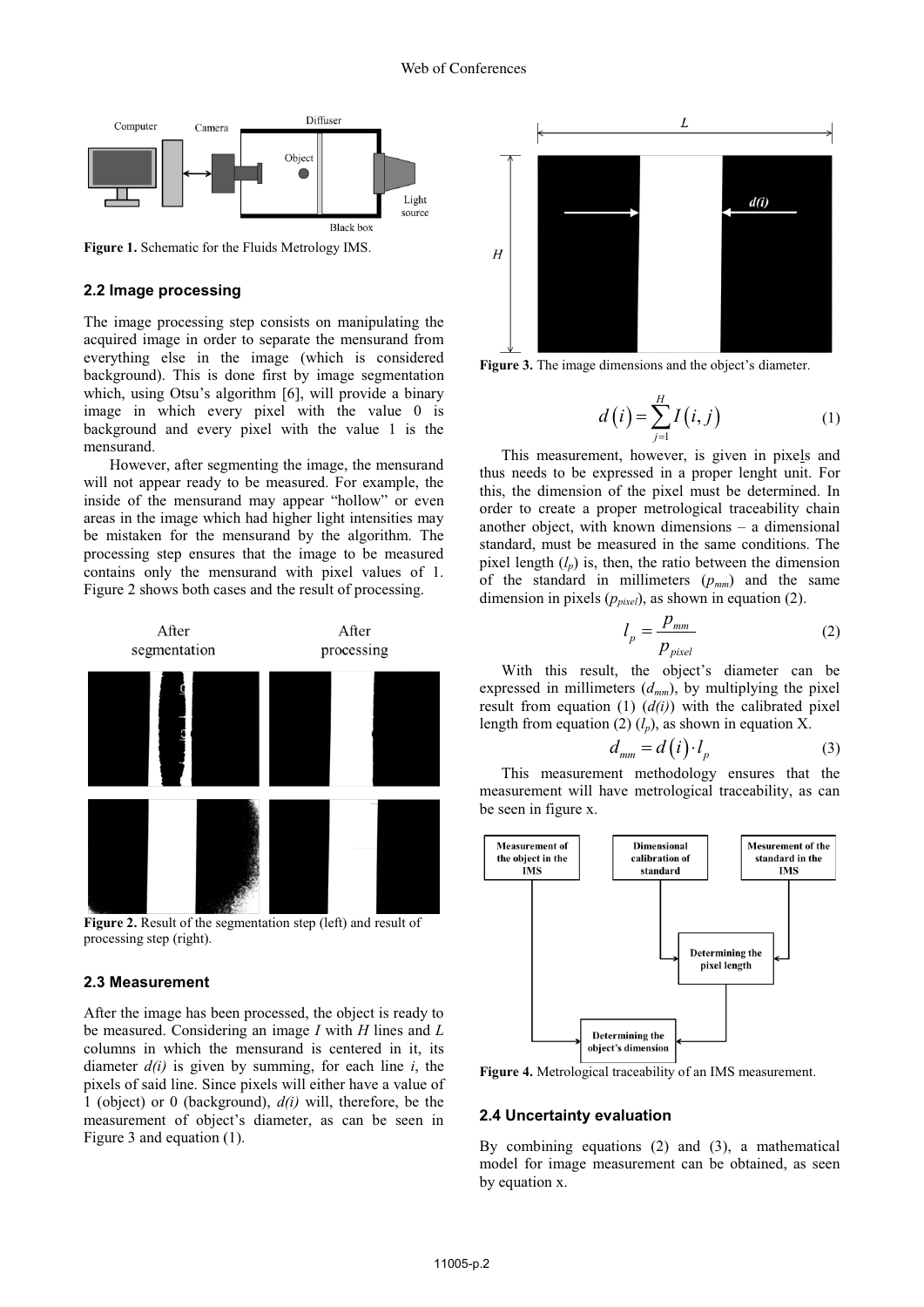$$
d_{mm} = d(i) \cdot \frac{p_{mm}}{p_{pixel}}
$$
 (4)

 With this equation and following the guidelines of ISO GUM [7], an expanded uncertainty can be determined, with 95,45% coverage probability and infinite degrees of freedom.

 For this case in particular, the sources of uncertainty are each of the components of the mathematical model (the object's diameter in pixel, the standard's dimension in millimeters and the standard's dimension in pixel) and the repeatability of the measurements of *dmm*.

# **3 Application of the IMS**

In order to analyze this methodology, two hydrometers and two capillary viscometers were used. For the repeatability analysis, each object was measured five times in three different positions, rotated around its own axis to ensure that the measurement is homogenous.

 For the acquisition step, the camera was configured for an aperture of f/5.6 [2] and an exposure time of 1/80 [3].

 The mensurand of the hydrometers was the diameter of its stem. For the capillary viscometers, the mensurands were both upper and lower traces. Figure x shows the mensurands for each case.



**Figure 5.** Mensurands for the hydrometers (left) and capillary viscometers (right).

 The results from the IMS for each instrument are show below, with Table 1 for the hydrometers and Table 2 for the capillary viscometers.

**Table 1.** Hydrometers measurement results.

| Measurement | Hydrometer<br>result | 2<br>Hydrometer<br>result | Unit  |  |
|-------------|----------------------|---------------------------|-------|--|
| d(i)        | 265.62               | 573.54                    | pixel |  |
| $p_{mm}$    | 22.98                | 22.98                     | mm    |  |
| $p_p$       | 1244.94              | 1244.94                   | pixel |  |
| $d_{mm}$    | 4.90                 | 10.58                     | mm    |  |

**Table 2.** Viscometers measurement results.

|             | Viscometer 1   |                | <b>Viscometer 2</b> |                |       |
|-------------|----------------|----------------|---------------------|----------------|-------|
| Measurement | Upper<br>trace | Lower<br>trace | Upper<br>trace      | Lower<br>trace | Unit  |
| d(i)        | 345.30         | 345.39         | 325.31              | 328.32         | pixel |
| $p_{mm}$    | 22.98          | 22.98          | 22.98               | 22.98          | mm    |
| $p_p$       | 1323.44        | 1323.44        | 1323.44             | 1323.44        | pixel |
| $d_{mm}$    | 5.99           | 6.00           | 5.65                | 5.70           | mm    |

### **3.1 Measurement uncertainty**

The measurement uncertainty analysis of the IMS is shown below in Table 3 for the hydrometers and Table 4 for the viscometers. The tables show the combined uncertainty for all uncertainty sources (as determined in item 2.4) as well as the effective degrees of freedom and coverage factor that allow for the calculation of the expanded uncertainty [7].

|  | Table 3. Uncertainty parameters for the hydrometers. |
|--|------------------------------------------------------|
|--|------------------------------------------------------|

| <b>Parameter</b>                | Result for<br>hydrometer | Result for<br>hydrometer 2 | Unit |
|---------------------------------|--------------------------|----------------------------|------|
| Combined<br>uncertainty         | 0.07                     | 0.11                       | mm   |
| Effective degrees<br>of freedom | 2129                     | 9937                       |      |
| Effective<br>coverage factor    | 2.00                     | 2.00                       |      |
| Expanded<br>uncertainty         | 0.14                     | 0.23                       | mm   |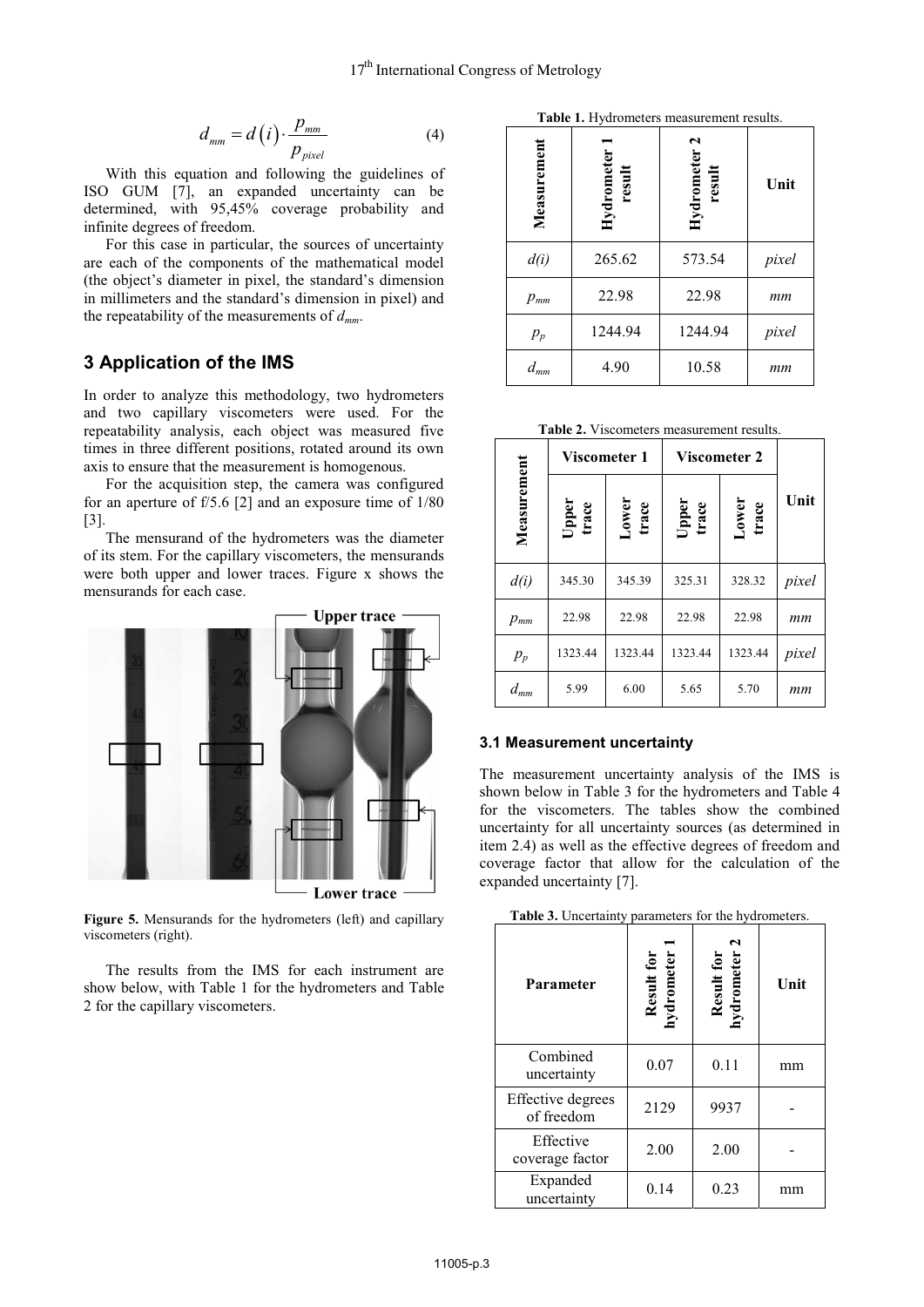|                                    | Viscometer     |                  | Viscometer            |                |      |
|------------------------------------|----------------|------------------|-----------------------|----------------|------|
| <b>Parameter</b>                   | Upper<br>trace | $Lower$<br>trace | <b>Upper</b><br>trace | Lower<br>trace | Unit |
| Combined<br>uncertainty            | 0.15           | 0.16             | 0.08                  | 0.08           | mm   |
| Effective<br>degrees of<br>freedom | 34607          | 22807            | 1738                  | 3512           |      |
| Effective<br>coverage<br>factor    | 2.00           | 2.00             | 2.00                  | 2.00           |      |
| Expanded<br>uncertainty            | 0.30           | 0.33             | 0.17                  | 0.17           | mm   |

**Table 4.** Uncertainty parameters for the viscometers.

### **3.2 IMS Analysis**

With the uncertainty for all the sources, it is possible to evaluate how each source contributes to the final expanded uncertainty.

 In an IMS that which contributes the most is the pixel measurement itself, followed by the measurement repeatability [8]. The pixel measurement itself, as stated above, consists of the lighting, acquisition and image processing steps.

 It can be observed in the zoomed images of Figure 6 that this measurement is sensitive to all sorts of irregularities of the object. These may be from the material itself or even a result of the segmentation algorithm, that defined those border pixels as image or background based on its value.



**Figure 6.** Zoomed images of the hydrometer's stem (a) and the viscometers trace (b).

These zoomed images are but a small part of the acquired image, as shown in Figure 7.



**Figure 7.** The acquired image with the zoomed region of measurement for the viscometer.

# **4 Conclusion**

Throughout this paper, the importance of every step in a Machine Vision System (MVS) has been thoroughly explored for such a system to be used in Metrology. This led to the creation of a special MVS, called an Image Metrology System (IMS).

 An IMS for Fluids Metrology has been proposed in this paper, developing a complete methodology that encompasses from lighting and acquisition to the expression of the measurement uncertainty.

 Two types of Fluids Metrology instruments were used as a case study for this IMS: a hydrometer and a capillary viscometer. By measuring certain dimensional parameters of both instruments, it was possible to not only extract a result for it with metrological traceability, but also express a measurement uncertainty.

 By detailing the uncertainty result, it is possible to determine that the pixel measurement is the uncertainty source that contributes the most for the final expanded uncertainty. This measurement is the direct result of the acquisition and image processing steps, which only serves to stress the importance of using a reliable methodology for measurement, since the slightest mistake can lead to a high expanded uncertainty.

 However, a high uncertainty may not be disregarded as a bad result. It is only the result of a much thorough measurement, which will analyze pieces of the object in the order of the hundredth of a millimeter, in this case.

### **References**

- [1] F.R. Leta, J.F.S. Gomes, P.B. Costa, F. de O. Baldner, Metrology by Image: Discussing the Accuracy of the Results, in: A. Öchsner, H. Altenbach (Eds.), Mech. Mater. Eng. Mod. Struct. Compon. Des., 1st ed., Springer, New York, 2015: pp. 413–432. doi:10.1007/978-3- 319-19443-1\_34.
- [2] F. de O. Baldner, P.B. Costa, J.F.S. Gomes, D.M. do E. Santo Filho, F.R. Leta, Determining camera parameters for round glassware measurements, J. Phys. Conf. Ser. 575 (2013) 7–10. doi:10.1088/1742-6596/575/1/012021.